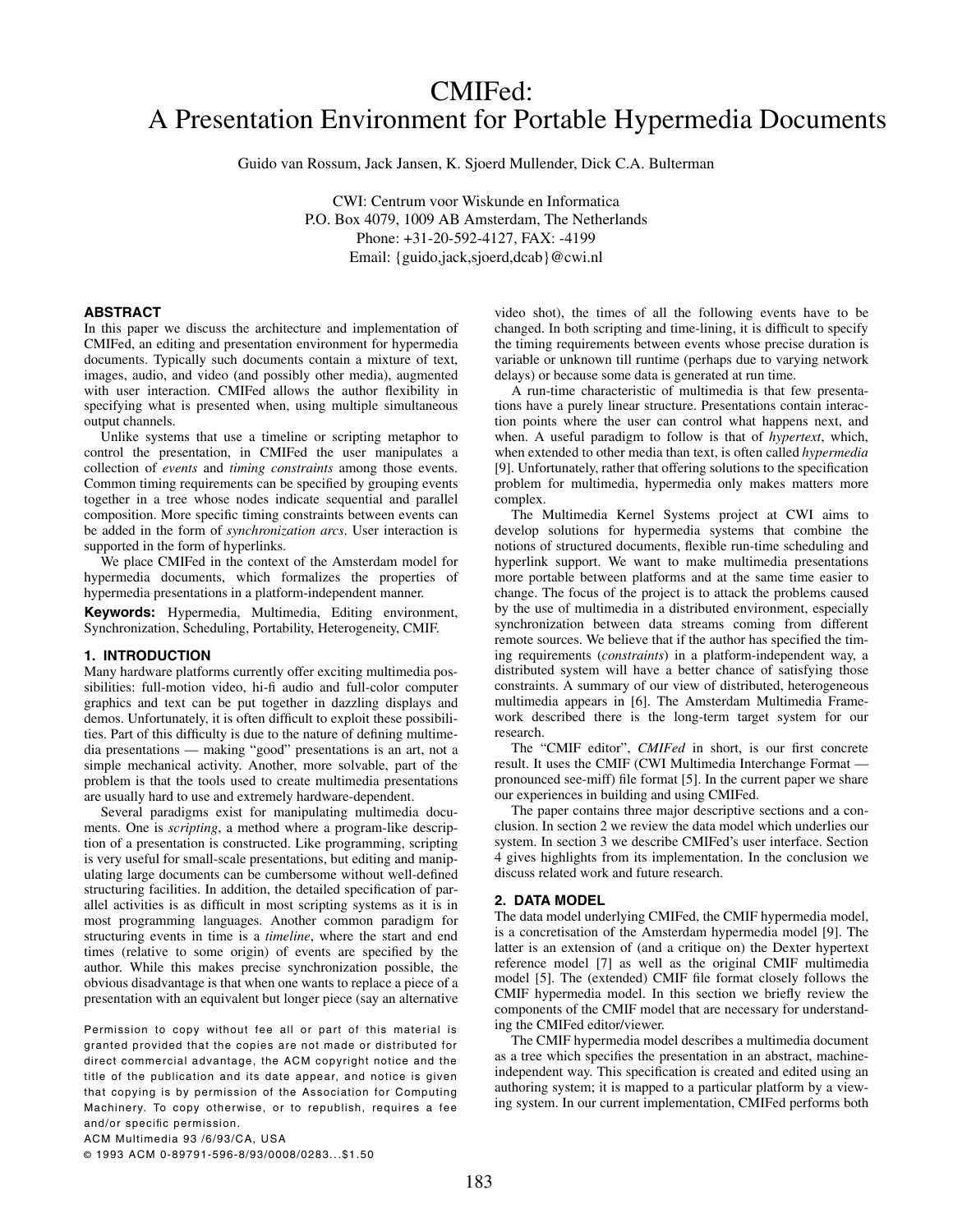functions, but they could also be done separately (a viewing-only system is currently under construction).

Note that it is possible to 'over-specify' a document by defining something that can not be universally implemented, e.g. color images (which may lose nuances when mapped to a B/W monitor). While some would feel this an error, we consider it a feature: by providing mapping from documents to particular hardware platforms in the viewing system, it is possible to define documents that can be viewed on heterogeneous platforms, thus providing a means to support portable documents.

## **2.1. Nested presentations**

CMIF allows a document, or presentation, to be recursively built from a number of subpresentations. In general, a presentation is either a *composite* presentation (one that contains other, nested presentations) or an *atomic* presentation (one that does not). A CMIF document thus contains a tree whose leaves are atomic presentations. (This is analogous to the subdivision of a book into chapters, sections, etc.)

#### **2.2. Events**

An atomic presentation is a collection of *events*. An event is the smallest fragment of media data that is manipulated within the system. It is usually a small fragment of video, audio, image or text data. The model is not concerned with the contents of this data, only with certain media-specific properties of it, such as width, height and/or duration, and the occurrence of *markers* in the data. Markers can be used to attach hyperlinks, and also timing constraints in the case of dynamic media.

Events refer to the actual data via pointers. These pointers can be filenames or some other kind of reference, depending on the storage type (e.g. keys in a database). The use of pointers makes it possible to use the same data multiple times without increasing the storage requirements. The media-specific properties and markers are stored together with the data. Presentation-specific properties are stored with the event. In general, we distinguish a three-level hierarchy here: an *event descriptor* describes the event as it occurs in the presentation (e.g. its channel assignment), a *data descriptor* describes the static properties of the data (e.g. format and dimensions), and the *data file* holds the raw data.

# **2.3. Channels**

A *channel* is an abstraction for a group of properties shared by some events of the same media type. Each event is assigned to exactly one channel. Each channel has a media type, which must match the media type of the events assigned to it. Other properties of a channel depend on its media type; e.g. an audio channel might specify the playback volume, an image channel may specify a screen position, and a text channel might specify a font name. Several channels may have the same media type; the author can use this to further structure the presentation (e.g. there may be two audio channels, one used for background music and one for spoken commentary). Multiple channels for screen-oriented media may be seen as multiple windows, possibly overlapping.

At run-time, channels form a convenient mechanism to choose between several parallel variants of a presentation, e.g. for presentations with spoken or written text in multiple languages, or to provide a sequence of still images as a lower bandwidth alternative for video, to be used on slower workstations. In order to support this, all channels have a flag which can be set to disable all events assigned to it.

## **2.4. Timing constraints among events**

The events that compose an atomic presentation are not just a random collection, they are ordered by timing constraints. Two mechanisms are used to express timing constraints:

• *Parallel and sequential composition*. A first-order synchronization pattern is created by placing the events in a tree whose

nodes specify sequential and parallel composition. This takes care of many common timing constraints, such as adding captions to illustrations, presenting several pictures simultaneously in different (sub)windows, or composing a video sequence from a number of shots. Composition can be nested arbitrarily, e.g. to add background music to a sequence of pictures with captions. (This is similar to the subdivision of a section in paragraphs, sentences, etc.)

• *Synchronization arcs*. More precise synchronization between events can be obtained by adding *synchronization arcs* (or *sync arcs*). A *sync arc* is a relation between markers on two events in the same atomic presentation, specifying a desired delay and allowed deviations from the desired delay. For example, when a video fragment and background music are combined in a parallel node of the tree, we may want to delay the start of the music by approximately two seconds. This can be accomplished by adding a sync arc from the start marker of the video event to the start marker of the music event, specifying a delay of two seconds plus or minus 20 percent, say. (This range can be used by the viewer to compensate for platform-specific delays.)

Sync arcs are not powerful enough to model the requirements of lip-sync audio and video, unless one were willing to add markers to all video frames and to the corresponding points in the audio stream, and a corresponding number of sync arcs between them. This form of synchronization is important enough to warrant a special feature: a *continuous sync arc* between markers (usually the beginnings) of two events specifies that the delay range specified in the sync arc is to be maintained for the remaining concurrent duration of the events.

## **2.5. Hyperlinks**

Some multimedia presentations must be *interactive*, i.e. some form of user input can be used to control the path through the presentation or its pace. For this purpose we support hyperlinks. Conforming to the Dexter model [7] we have separate anchors and links. An *anchor* is part of a media data item. Its representation depends on the media type; e.g. it can be a region in an image or a number of characters in a text event. A *link* is a directed connection between two anchors: the source and destination anchors (we currently don't support higher-order links).

The destination of a link may also be a composite node within an atomic presentation, or an entire atomic or composite presentation. Source and destination of a link need not be in the same document (file).

### **2.6. Attributes**

The model supports a general notion of *attributes*. These are used to specify properties like file names, durations, user options and so on.

Presentations, events, channels, composite nodes, sync arcs, anchors, and links all have an attribute list, which is a table mapping names to values. The type of the value depends on the attribute name only. The meaning of an attribute depends on what kind of object it belongs to (e.g. events have different attributes than channels), and may also depend on its media type (e.g. image cropping does not apply to audio events).

Attributes with unrecognized names are ignored. This is for the benefit of other applications than CMIFed which might also manipulate CMIF files (e.g. a platform-specific viewer).

# **3. USER INTERFACE**

In the previous section, we considered the abstract aspects of CMIF. This section discusses the interface provided by CMIFed for authoring CMIF documents. A more complete description of the user interface and examples of how it is used can be found in the companion paper [10].

In general, any authoring/viewing system for multimedia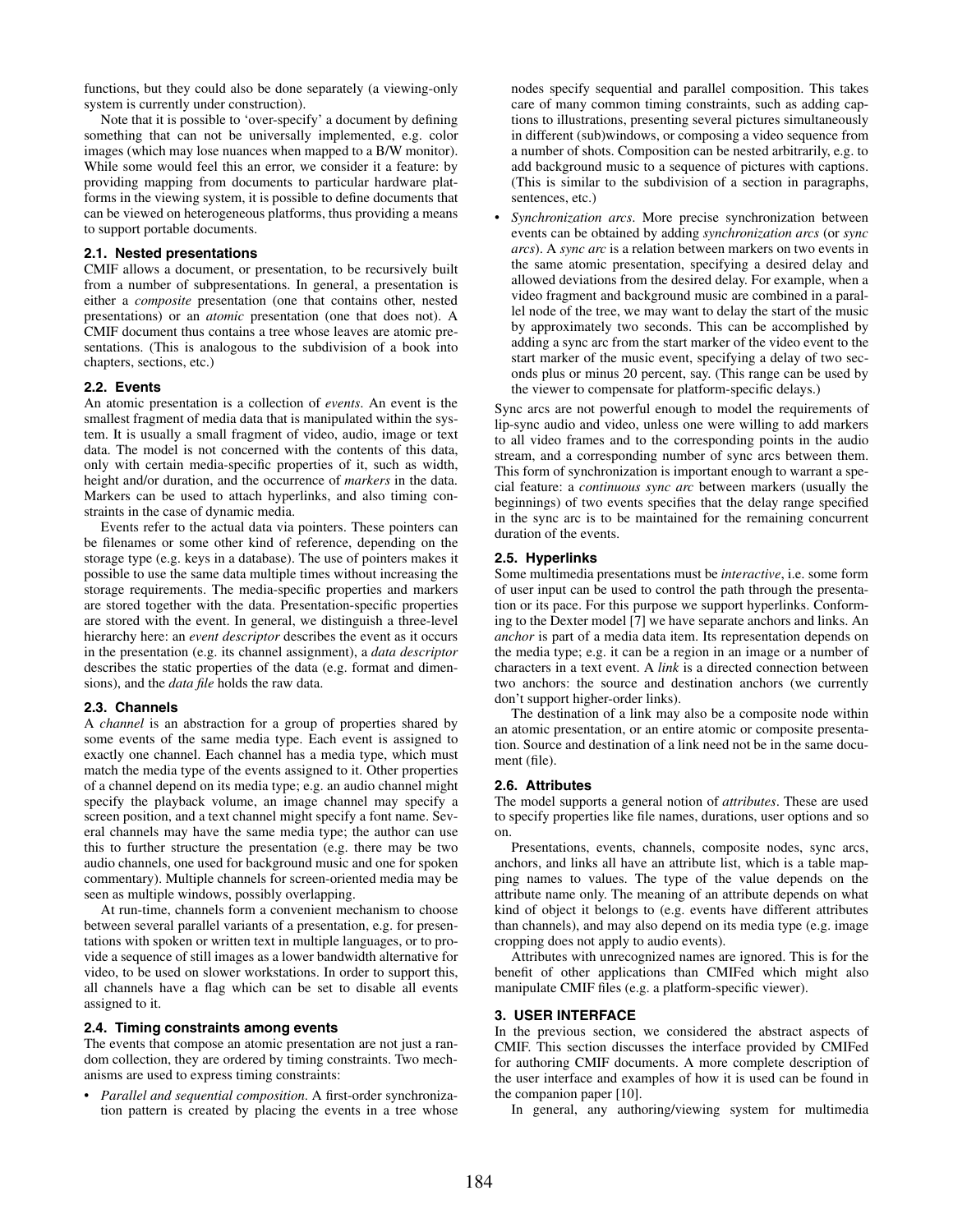should include a interactive, WYSIWYG interface to the document. Since CMIF documents allow an author to specify presentations that may not be supported on all platforms, the editor/viewer also needs to provide a mapping facility to a particular platform. Unfortunately, these are not easy concepts to combine.

The nature of multimedia data, as well as the CMIF model for multimedia presentations, make it difficult to adhere to the multimedia equivalent of WYSIWYG editing. (Taken literally, this would mean that the time dimension represents itself. "Scrolling" the time dimension would then be equivalent to fast-forward or reverse playing, and selecting a position in time would require playing (part of) the presentation and hitting button at the right moment.) In addition, in order to support portability and ease of authoring, the CMIF model does not require the author to specify the exact timings for events; instead, timing constraints are defined using the presentation's tree structure and sync arcs.

In order to provide flexible document specification and a previewing facility, CMIFed provides three "views" on a presentation, each highlighting a different aspect of it. These are: the *hierarchy view*, the *channel view*, and a preview (or *player*) view. The author can open and close each view independently of the others, and it is possible to have all views on the screen simultaneously (screen real estate permitting). The three views are described in the following subsections.

# **3.1. The hierarchy view**

CMIFed's major editing view is the *hierarchy view* (see figure 1). It is used both for viewing the tree of nested presentations, and for viewing the tree of events within an atomic presentation. The tree is not drawn as the usual mathematical tree diagram, but rather as a nested set of boxes representing tree nodes. The root of the tree is the outermost box, and containment is used to indicate ancestry relations. The advantage of this representation is that we can represent parallel and sequential composition by different placement of the boxes: boxes arranged from top to bottom are part of a sequential composition, while boxes placed in a left-to-right arrangement are composed in parallel. Nested boxes are suppressed when they would become too small to contain text. Double clicking on a box zooms in on that box, revealing previously suppressed detail; the path from the root to the zoomed-in box is shown as a stack of buttons and can be used to zoom out again (not shown in the example).

The standard principles of object-oriented user interfaces apply: the user can click on any box to select it, and editing operations



**Figure 1.** Hierarchy view example

applicable to the selected type of box can be selected from a number of menus. There are three groups of commands: commands to insert new nodes, cut and paste commands (which can move or copy entire subtrees), and commands that display additional information about the selected object (such as the full list of attributes). There is also a generic "edit" command which asynchronously invokes an external editor to edit an event's data. The editing program invoked in this way depends on the media type and the choice of editor can be configured by the author. CMIFed does not have built-in editing modules for each media type, since good editing programs for most media types already exist or are bound to appear soon, and authors will want to continue using their favorite editor when preparing data for CMIFed. CMIFed can read most common data formats and is easily extended to support more.

## **3.2. The channel view**

Another view on a presentation that CMIFed can give the author is the *channel view* (see figure 2). This is a diagram resembling a traditional timeline editor: time flows from top to bottom through the diagram and a number of columns represent the different (logical) channels used by the presentation. Boxes in each column represent events assigned to that channel. The placement and size of a box are indications of the start time and duration of the event. An important difference with a timeline editor, however, is that the times shown by the diagram are not directly specified by the author: they are derived from the timing constraints (and consequently only an approximation of the real times experienced when running the presentation).

The channel view also displays CMIF's sync arcs and allows the author to create and edit them. Sync arcs are shown as arrows connecting two boxes.

When the user has made an editing change, for example by changing the structure in the hierarchy view or editing a sync arc, the effect of the change is immediately shown in the channel view by adjusting the placement of the affected boxes. (The channel view can't be used for structural changes itself, since it does not display the composite nodes of the tree.)

The channel view provides a convenient overview of the channels used in a particular presentation (hence its name). A channel is represented as the diamond-shaped "title box" of its column. This box can be selected and commands can be applied to request additional information about a channel, to delete a channel, or to create a new channel. Channels can also be temporarily disabled, e.g. to support alternative versions or to suppress time-consuming operations during previewing.

Finally, the channel view is used to "animate" the execution of a presentation. When a presentation is active in the player, the boxes



**Figure 2.** Channel view example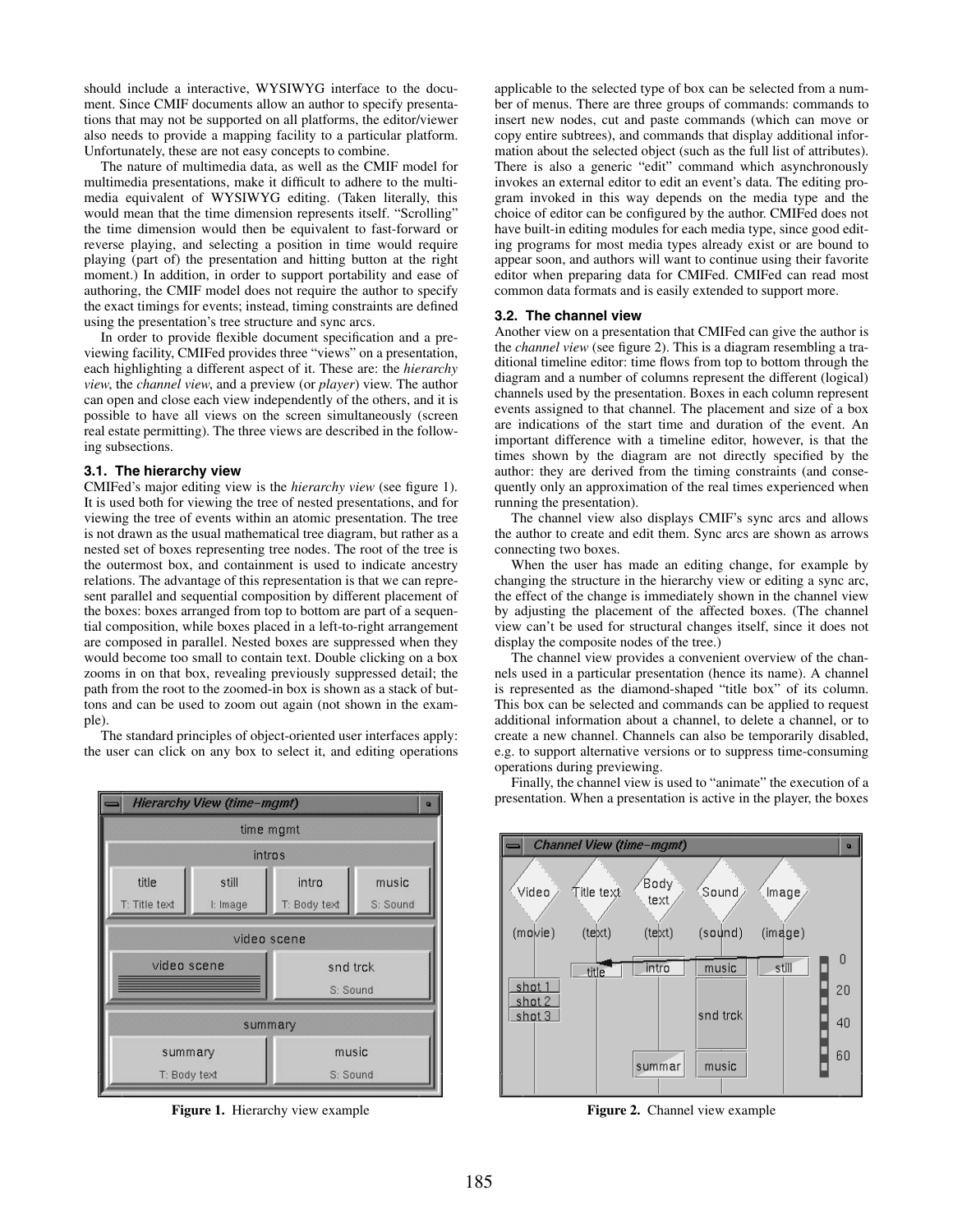representing current events are highlighted in the channel view. Different highlighting colors are used to indicate different phases in the execution of an event: ready to be armed, arming, armed, and playing (explained further in section 5.2). This is a useful tool for "debugging" a presentation.

# **3.3. The player**

The third view on the presentation, the *player*, shows the effect of mapping the abstract document to a particular platform. The player also allows the author to edit the layout-oriented aspects of a presentation, such as the geometry of the windows used by screen-oriented channels, and for drawing anchors (attachments for hyperlinks) on images.

An example of the player view is shown in figure 3. The player displays a control panel and additional windows for screen-oriented channels. The control panel controls the presentation through buttons similar to those used on CD players: stop, play and pause. It also displays the current and total nominal playing time and has an interface to change user options and to switch channels on or off.



**Figure 3.** Player example

The player normally shows one window per screen-oriented channel (video, image or text). The window geometries are stored as channel attributes. When the viewer resizes such a window the corresponding attributes are automatically updated.

Window managers tend to add fancy borders and title bars to windows. Often a presentation looks better when it does not pop up a multitude of seemingly randomly placed windows but a single large window containing a number of panels. This can be accommodated by defining a "background" window, in which channel windows are placed as subwindows. The background window can then be dragged around by the user without affecting the relative geometries of its subwindows. (This is not shown in the example.)

While the player's control panel is the main preview interface, it is also possible to start playing a presentation or part thereof directly from the hierarchy and channel views. This is a very useful previewing facility, since the author can (from the hierarchy view) preview any subtree of a presentation.

#### **4. IMPLEMENTATION**

In this section we discuss highlights from CMIFed's implementation, with an emphasis on the novel aspects of the player implementation.

The programming model used to implement CMIFed is objectoriented and event driven. Interactive objects define *callback methods* that are called from a main event loop when input events (not to be confused with CMIF media events!) relevant to them are detected.

For editing views like the hierarchy and channel views, this model is well-known and we need not explain their implementation in detail. Most of this section is therefore concerned with the implementation of the player, which poses some new problems due to its (soft) real-time nature.

The player is responsible for presenting individual media events in a timely fashion. It has to satisfy the timing constraints specified by the author within the limits of the hardware platform and operating system supporting it. An additional user-oriented requirement is that the application must keep its interactive character at (almost) all times.

# **4.1. Callback scheduling**

In order to maintain the application's interactive character, the player must use the event dispatching mechanism. For this purpose we have added a timer mechanism to the main event loop and built a standard scheduler queue on top of this. The timer allows us to schedule a single call to a particular callback at a set time in the future. The scheduler queue allows different objects to use this facility independently.

The timer is manipulated to implement the player's "pause" feature: to pause a presentation, the clock is temporarily stopped, so callbacks that are already queued will be held up. (Unfortunately this is not all that it takes to implement pauses, since some output devices, e.g. sound drivers, have an internal clock that must also be stopped and resumed.) It is also possible to implement slowmotion and fast-forward by changing the clock speed. (Reverse motion would require more work...)

The clock thus runs in a mixture of real and virtual time which we call "nominal time": it runs in real time multiplied by a factor specified by the user (through the pause and possible slow/fast buttons). It follows that there is no exact relationship between the current position in the presentation and the clock time: wherever the timing constraints allow a variable delay, the real time used up by the delay will differ between successive viewings of the same presentation, and the relative start/end times of events will also differ.

## **4.2. From timing constraints to a graph of time dependencies**

The player uses a simple but effective algorithm to satisfy timing constraints. (This will have to be improved in order to implement maximum delays, which require "foresight" or hard guarantees from the operating system about the time needed to access the data for the next event.) The initial phase of the algorithm is executed when the user requests that a presentation is played and precedes the actual playing. The time it takes is hardly noticeable (but if it were a problem, results of this phase could be precomputed).

The algorithm begins by building a directed graph of timing dependencies. The nodes in this graph correspond to begin and end points of the interior and leaf nodes in the atomic presentation (or subtree thereof) being played, and the edges represent timing relations between two nodes, e.g. *A* must precede *B* by at least *T* seconds. The graph is initialized with edges that represent the timing constraints implied by the tree structure: e.g. in a sequential composition, the end of each child must precede the beginning of the next. Edges are also added to represent the durations of events, gathered by inspection of the data descriptors (or file headers).

The graph is then extended with edges representing the sync arcs present in the presentation. When interior markers in media events are used to attach sync arcs, new nodes are created for these markers, and new edges are added to link them to the begin/end and other markers of the same event. (Sync arcs with an end point outside the subtree being played are ignored.)

Two special nodes are added to the graph: the start and end nodes. The start node is connected with a zero-delay edge to the graph node representing the beginning of the root of the subtree being played, and the corresponding end is similarly connected to the graph's end node.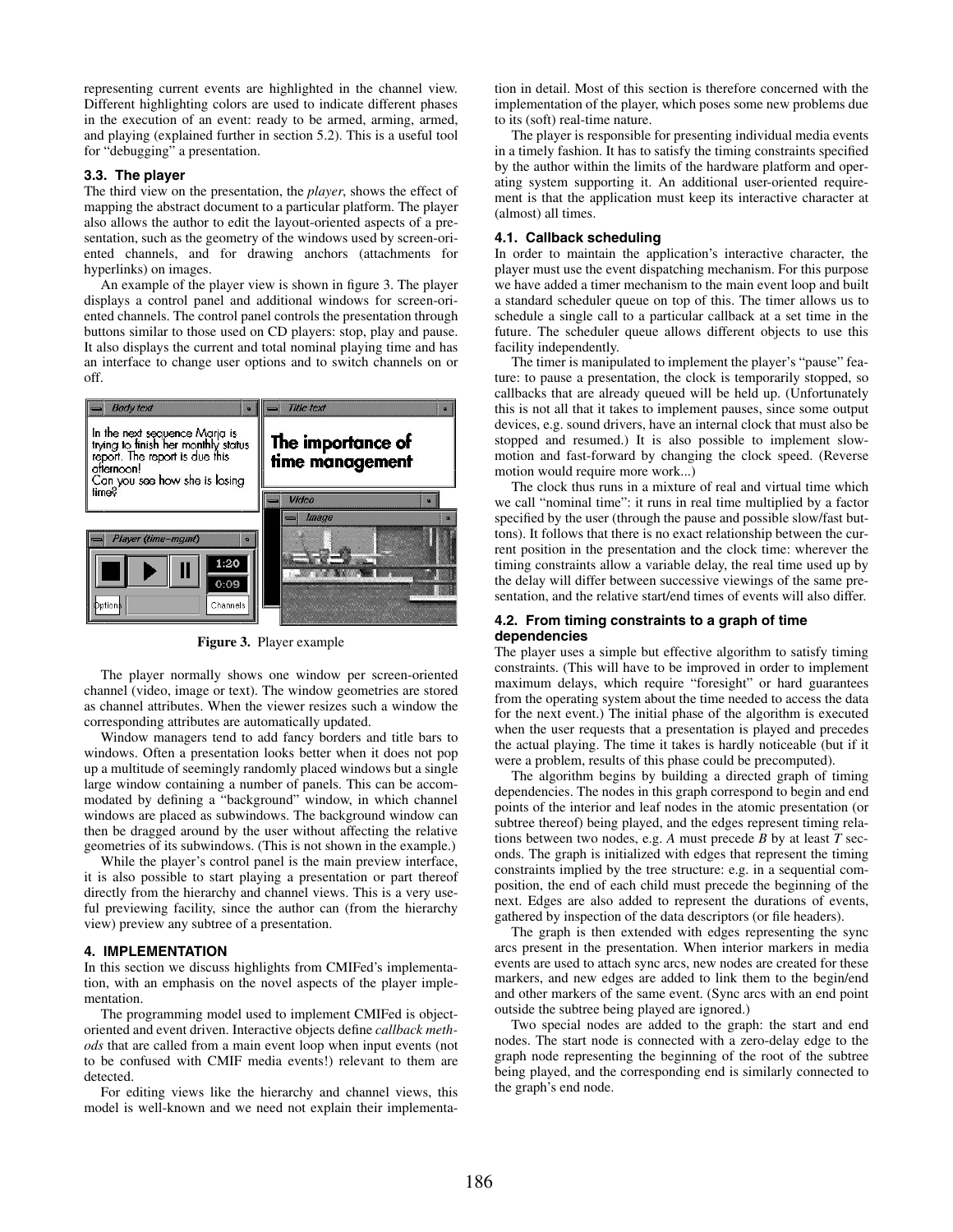### **4.3. Traversing the time dependency graph**

Once this graph has been built the player enters real-time mode to "execute" the presentation. In this mode the graph's edges and nodes are being marked. Initially, the start node is marked. When a node is marked, all its outgoing edges are labeled with the current value of the clock. When the delay that such a labeled edge represents has passed, the edge itself is marked. The marking of edges that correspond to media events is triggered by the driver handling the media; edges corresponding to timing constraints are marked using the scheduler queue. When all of a node's incoming edges have been marked, the node itself is marked. When the graph's end node is marked, the presentation is finished and the player leaves real-time mode. (Deadlocks are possible if there are illegal timing constraints; these can be detected by checking that there is always at least one active driver or one entry in the scheduler queue.)

It is understood that the allowed deviations from the desired delays can be used for graceful degradation of performance, e.g. by stretching the specified range for some delays. (I.e., our "realtime" mode is *soft* real-time.)

The interactive nature of the player is maintained by implementing the marking algorithm as a collection of callbacks that can be entered in the scheduler queue.

Continuous sync arcs (used for e.g. lip-synchronous video and audio) must be implemented differently. The simplest solution, given their likely application, is to special-case them and let the audio and video drivers work it out bilaterally.

## **4.4. Other uses of the time dependency graph**

Using sync arcs one can specify constraints that are impossible to satisfy, e.g. circularities. The graph of time dependencies can be used to detect these. A traversal in simulated time is used by the channel view to calculate the layout of boxes representing events; detection of circularities is a by-product of this traversal. Such a traversal can also detect other problems with the specification, e.g. multiple simultaneous events on the same channel.

#### **4.5. Pre-arming**

Because the CPU can work only at a finite speed, sometimes callbacks are called at a later time than scheduled. In the current version of CMIFed all delays are only *minimal* delays, where this is tolerable. However, unnecessary delays in a presentation are still a nuisance, so the player incorporates a mechanism to minimize delays. The key to this mechanism is the use of idle time to work ahead, e.g. to start filling a buffer with data that should be displayed in a moment. We call this "pre-arming" of an event. It should be obvious that the time needed for pre-arming depends both on the media type and on the size and location of the data (which may possibly be stored on a server across the network).

While the presentation is playing, there are two kinds of idle time: when the presentation is waiting for user interaction, or when the next callback in the scheduler queue is some time ahead in the future. In the former case the duration of the idle time is unknown; in the latter case an upper bound is known. We use this upper bound as follows: if an estimate of the time needed by a particular pre-arm action is known, this pre-arm action is only executed if sufficient time remains until the next scheduled event. Initial estimates are calculated based on heuristics involving the data size; when a pre-arm action is executed, the actual time it takes is saved and used as an estimate when the presentation is run again later. When several pre-arm actions are possible, the one is chosen whose results are needed first.

#### **4.5.1 Multi-threaded pre-arming**

An alternative method for pre-arming would be to use multiple threads. A lower priority thread can then start working on pre-arm actions while the higher-priority main thread handles active events and the user interface. This will require some subtlety when the main thread needs the results of a pre-arm action that has been begun but not yet finished by the pre-arming thread — possibly the priority of the pre-arming thread can be raised temporarily.

#### **4.5.2 Pre-arming for hyperjumps**

When a composite presentation uses hyperjumps extensively, prearming is less effective. We are considering an extension to the pre-arm mechanism which can work ahead on likely hyperjumps, e.g. by constructing the timing graph ahead of time and pre-arming the initial events. When a presentation is played several times, statistics can be stored about which hyperjumps are taken most often, to guide the selection of presentations to start working on first.

# **4.6. Implementation language**

The entire CMIF editor is implemented in Python, a very highlevel interpreted, extensible object-oriented prototyping language [16]. This language has a number of practical advantages for this application, in particular it has a good interface to the graphics facilities and user interface toolkit on the initial target machine (the SGI Indigo workstation). Python's extensibility (with modules implemented in C) means that it is easy to add new interfaces to system libraries, and this has been used to efficiently handle the data formats and I/O devices needed for audio, image and video processing without losing the advantages of using a very highlevel language (e.g. automatic garbage collection and powerful string handling operations, shorter and clearer code, and a much faster edit-run cycle).

The entire application is constructed as a set of classes representing the entities defined by the CMIF model (nodes, sync arcs, channels, etc.) as well as the user interface objects (views, windows, objects, active event managers etc.). Most classes are reusable in the form of a library for other applications that use CMIF presentations, e.g. a stand-alone CMIF player without editing facilities or a tool for creating multimedia management games. The extension modules written in C specifically for CMIFed can also be reused, since they provide only the low-level mechanisms for manipulating multimedia data — all policy decisions are made by code written in Python.

## **5. CONCLUSION**

This section places CMIFed in the context of some related work, discusses future research, and places some concluding remarks.

#### **5.1. Related work**

There are many hypertext systems with some form of multimedia support. The Andrew Toolkit [15] and Intermedia [17] are wellknown examples. However, these do not support synchronization between different media events: the support for continuous media like audio and video is often restricted to playing an audio or video clip when the user clicks on a button.

Multimedia systems addressing the issue of synchronization are less common, but some exist, e.g. Firefly [4] and Videobook [14]. Firefly shares some design goals with CMIFed, but uses the equivalent of sync arcs exclusively to specify synchronization, making simple composition tasks tedious. The Videobook system, while using a highly visual metaphor, is really a script-based timeline editing system. It is also weak in its higher-level composition facilities. Other systems using composition and/or sync arcs to create synchronized multimedia presentations (without hyperlinks) are described in [2] and [8].

Commercial systems addressing synchronization are generally of the timeline or scripting variety, e.g. [12]. Even though some of these systems have been ported between common platforms (e.g. Apple's QuickTime [1] is now also available under Microsoft Windows), they were never designed to support distributed systems.

A relevant international standard is HyTime [11], see also [13]. HyTime by itself does not specify a model, but supplies the syntax to describe different models, since it is intended to be used for a much wider range of applications. This generic language is power